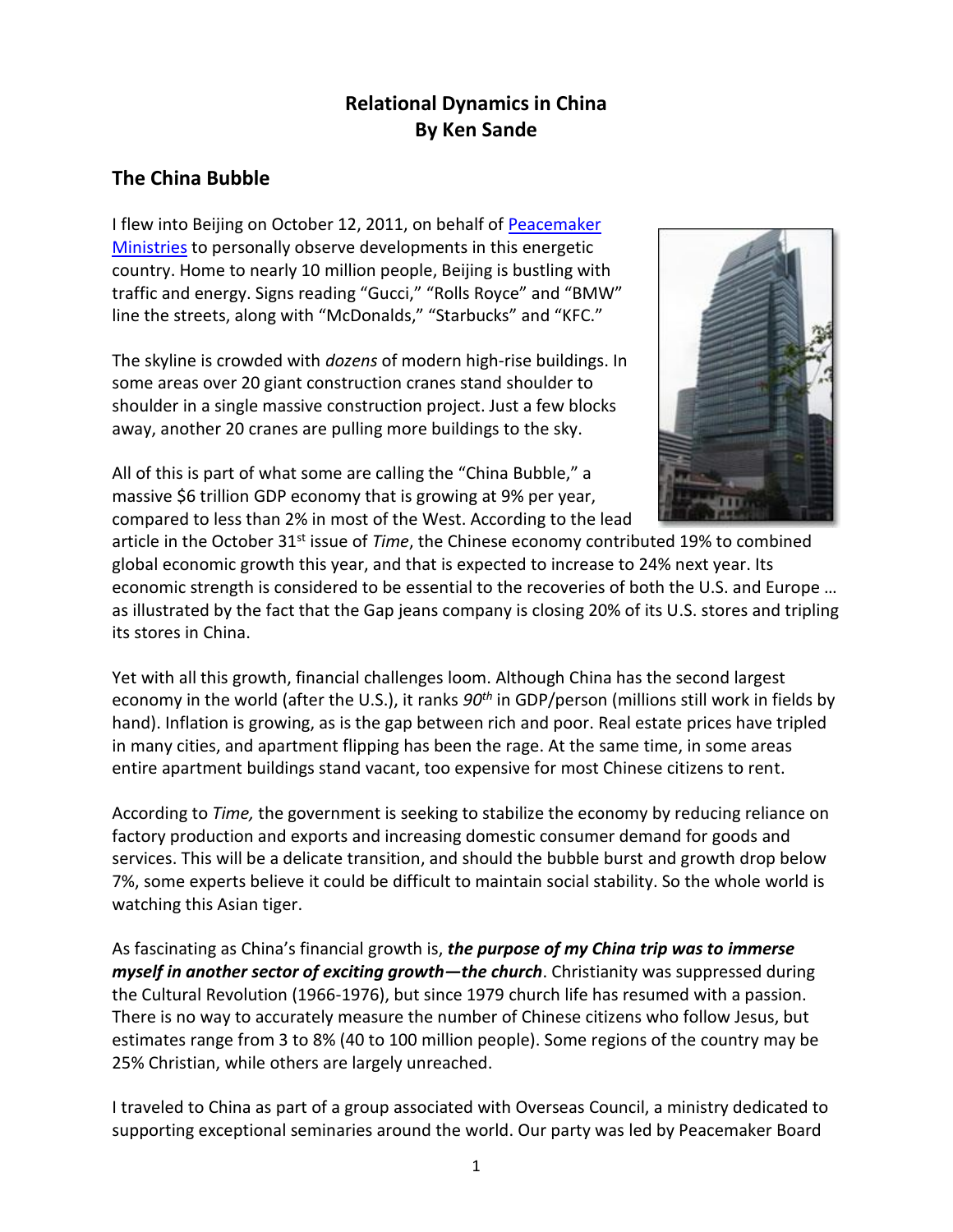member Manfred Kohl and his wife, Barbara, who have formed deep friendships with many Chinese Christian leaders. Our group included eight other people from Canada, South Africa, and the U.S.

During our time in Beijing we were privileged to climb the Great Wall of China and walk through Tiananmen Square and the Forbidden City. We visited the Olympic Stadium, Beijing University, and countless bustling business complexes, awed by the size and modern beauty of these structures.

But best of all, *we spent many hours with people who love Jesus*. We learned about their joys and struggles, their victories and setbacks, their opportunities and limitations. I was invited to teach a class at a seminary in Beijing and gave them a set of resources for their library. You can imagine my delight the next day when a prominent pastor told me that the Mandarin translation of my book, *The Peacemaker,* was used to teach Sunday school in their church.



More importantly, I heard consistent reports that churches are growing steadily and saw with my own eyes how enthusiastically their members are worshipping and talking about Jesus. Such growth presents many challenges, one of which is that seminaries are struggling to train enough pastors to care for new converts. And without good pastors, new believers may lack adequate teaching and shepherding.

Based on my brief experience, however, I was encouraged by the quality of the pastors with whom I talked. They had a clear understanding of the essential doctrines of our faith and a passion for the gospel. All of my conversations aligned with the following observation in the July/August 2011 issue of *Books and Culture:*

"The quality of biblical preaching and teaching in the patriotic (registered) churches and in the study groups and house churches typically seems much higher than in evangelical churches in America…. One may expect to find much higher levels of biblical literacy and theological clarity by three to five years post-conversion than amongst American counterparts after two or three decades in the church…. Their teaching is learned, yet marked by an evangelical urgency and commitment to obedient practice rather than simply intellectual assent."

Although I still have a lot to learn when I return to China later this year, I am greatly encouraged by what I've seen God doing in the Chinese church. Unlike the financial bubble described in *Time,* the Chinese church seems to be going from strength to strength. May God help us in America to learn from their example and pray for their success in sharing the gospel in the most populous nation in the world.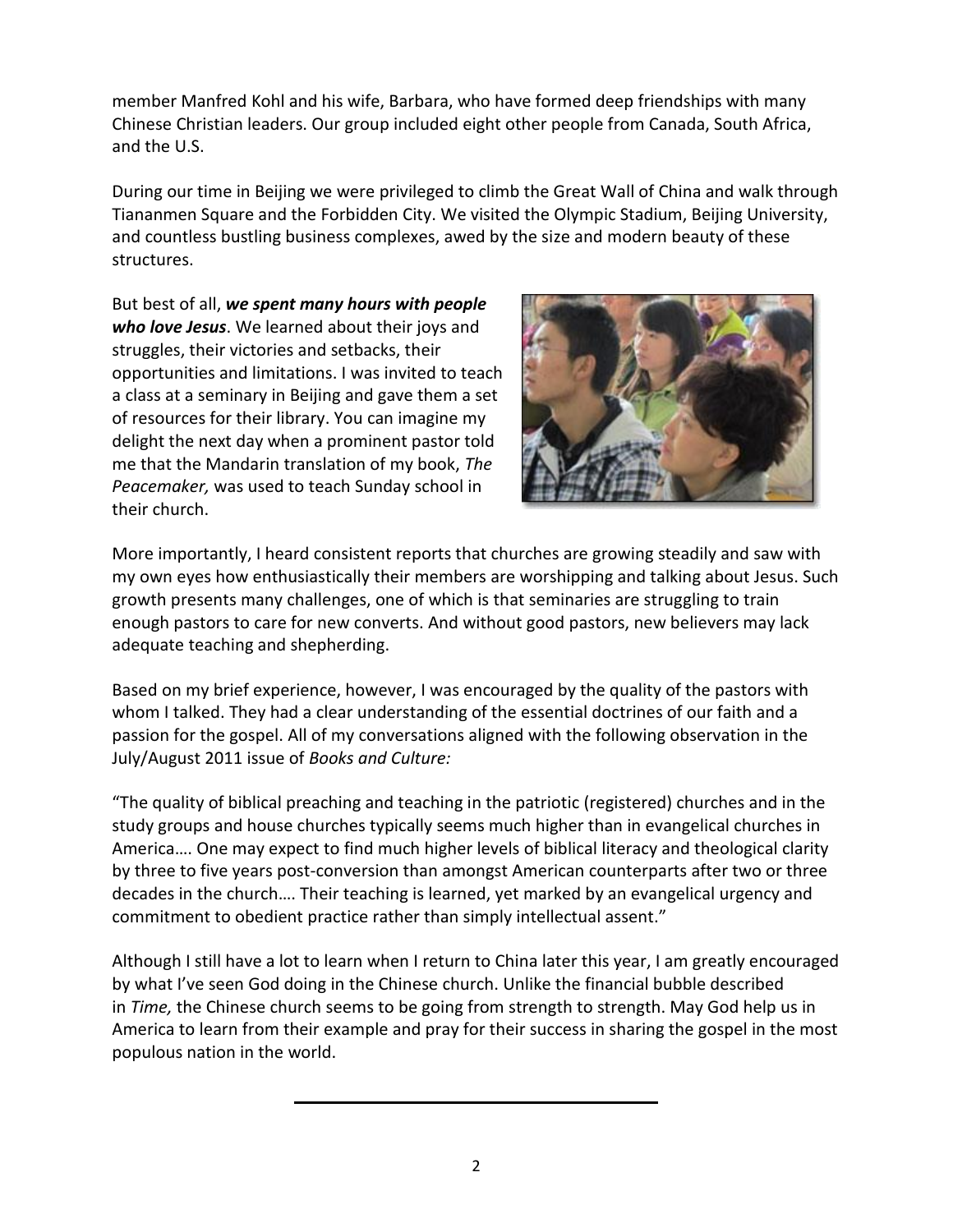# **City of Ice in a Warm Society**

After three days in Beijing we flew to Harbin, a major provincial city in northeast China. On the way, God gave me a touching lesson in Asian hospitality.

The seats in a China Air jet are a bit close together for someone of my height, so when I noticed a vacant bulkhead seat, I unbuckled my belt and moved to claim it. As I stepped into the aisle, a man in uniform—an artillery major in the Chinese Army, to be precise—made a similar move. I stopped and motioned for him to take the seat, but he beamed a mile-wide smile and insisted that I take the prize instead.

As I sat down and stretched my legs, I was moved by this man's thoughtfulness. The fact that it was made by a military officer of a country that has had historical tensions with mine made the gesture all the more significant.

This was but one of many acts of kindness. When I went through security in Beijing, I left a small flash drive, worth maybe \$10, in the plastic bin. A security agent spent several minutes tracking me through the maze of



shops to return it to me. In another setting, a deaf seminary student came up to me during a teaching break and gave me the best shoulder massage of my life. The warmth of the Chinese people won my heart.

When we landed in Harbin, our party was met by a group of smiling pastors and seminary leaders who handed each of us an enormous bouquet of flowers. We were then bundled into a waiting bus and driven into the city.

Harbin is home to nearly 5 million people. Located 200 miles north of North Korea and an equal distance from the Russian border, it's known as the "Ice City," both for its climate and for the beautiful ice sculptures that adorn its parks during winter months. Its bustling streets and modern high-rises gave evidence of its growing prosperity

At our hotel I picked up three English language newspapers and was surprised to see how openly they reported controversial issues and conflicts in Chinese society. Controversies in the judicial system, declining trade surpluses, outdated university books, unethical behavior by a Chinese relief agency, deficient conditions of school buildings, and the ethical pitfalls of *Guanxi* (a Chinese tradition of reciprocal social exchanges and favors) were all fair game for discussion.

I imagine that there are still many limitations in Chinese society that I did not see or experience, but I was pleased to see how openly the newspapers could report and comment on these types of issues.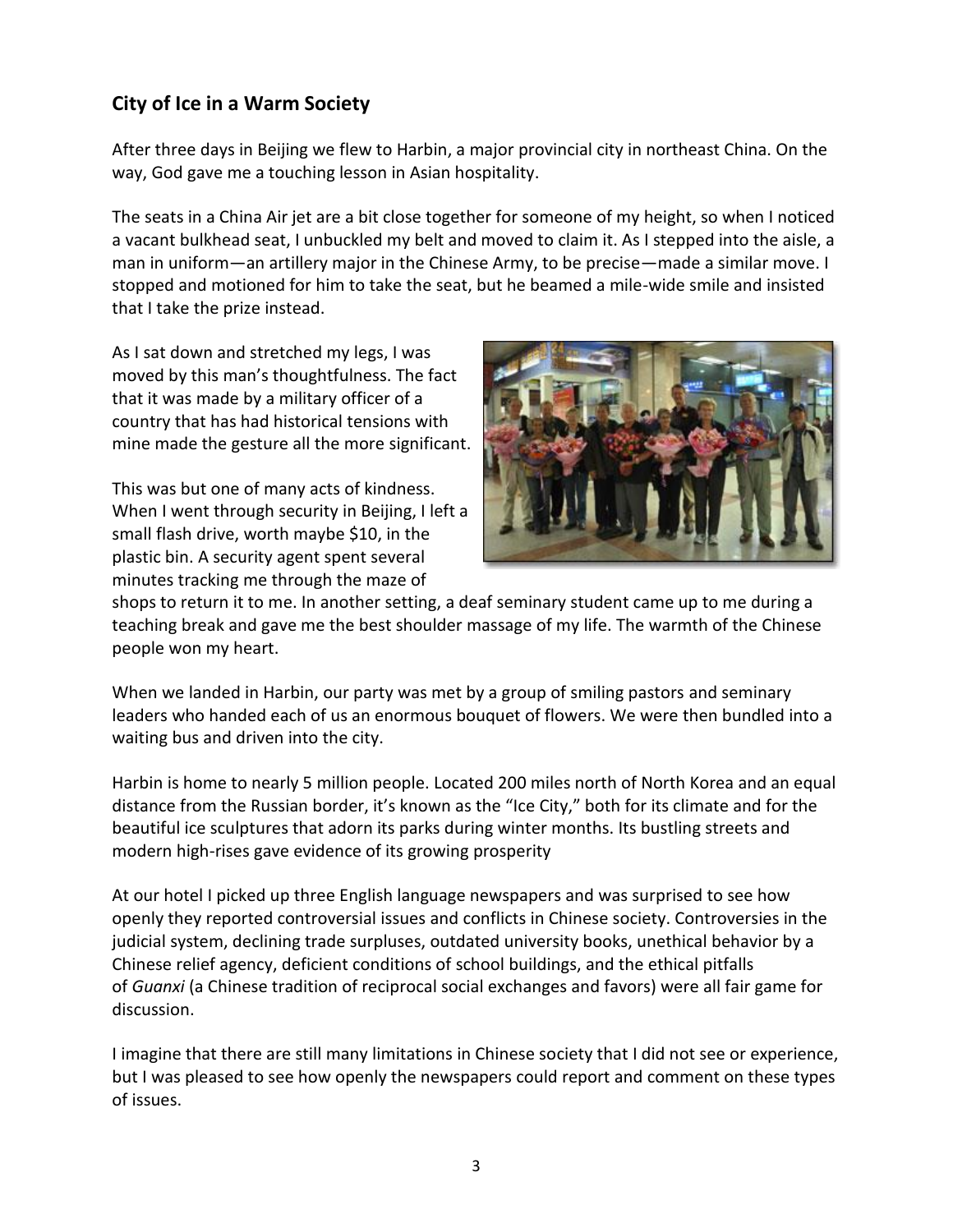Church and seminary leaders showed a similar openness during our many wonderful meals together. One man explained how financial limitations are delaying pastors' pursuit of higher degrees. A professor admitted that her tendency to use her "teacher voice" offends her husband, who often reminds her, "I am not one of your students!"



A businessman talked about everyday ethical and reporting challenges. One of our interpreters described the tensions she has with her aging mother. After Barbara Kohl spoke about teen sexuality, a pastor admitted that it is extremely difficult within the church to discuss this topic. And an orphanage leader shared her pain at being sued by a former employee.

As I and my fellow travelers listened and got to know these people, it became increasingly evident that biblical peacemaking could become a powerful means for the church to provide a compelling witness for Christ, while playing a beneficial role in Chinese society. All of these tensions, whether in the church or in society at large, provide opportunities for believers to display God's grace and wisdom as they promote understanding and agreement.

**"Biblical peacemaking could become a powerful means for the church to provide a compelling witness for Christ, while playing a beneficial role in Chinese society."**

I emphasized this opportunity when I preached about gospel-driven peacemaking to a congregation of enthusiastic Chinese believers in Harbin, many of whom are recent converts and speak excellent English. I pressed the same principles during many individual conversations throughout my time in the city, always receiving a warm response. As one pastor put it, "I have a lot of work to do to live these things out in my marriage, but if I can start there, I can then teach this to my congregation."

Please join me in praying that the books and CDs I placed in many hands during my visit will be like seeds received by fertile soil, and that God will raise up a growing number of Chinese believers who will embrace the ministry of peacemaking and use it to demonstrate the love and reconciliation of Christ.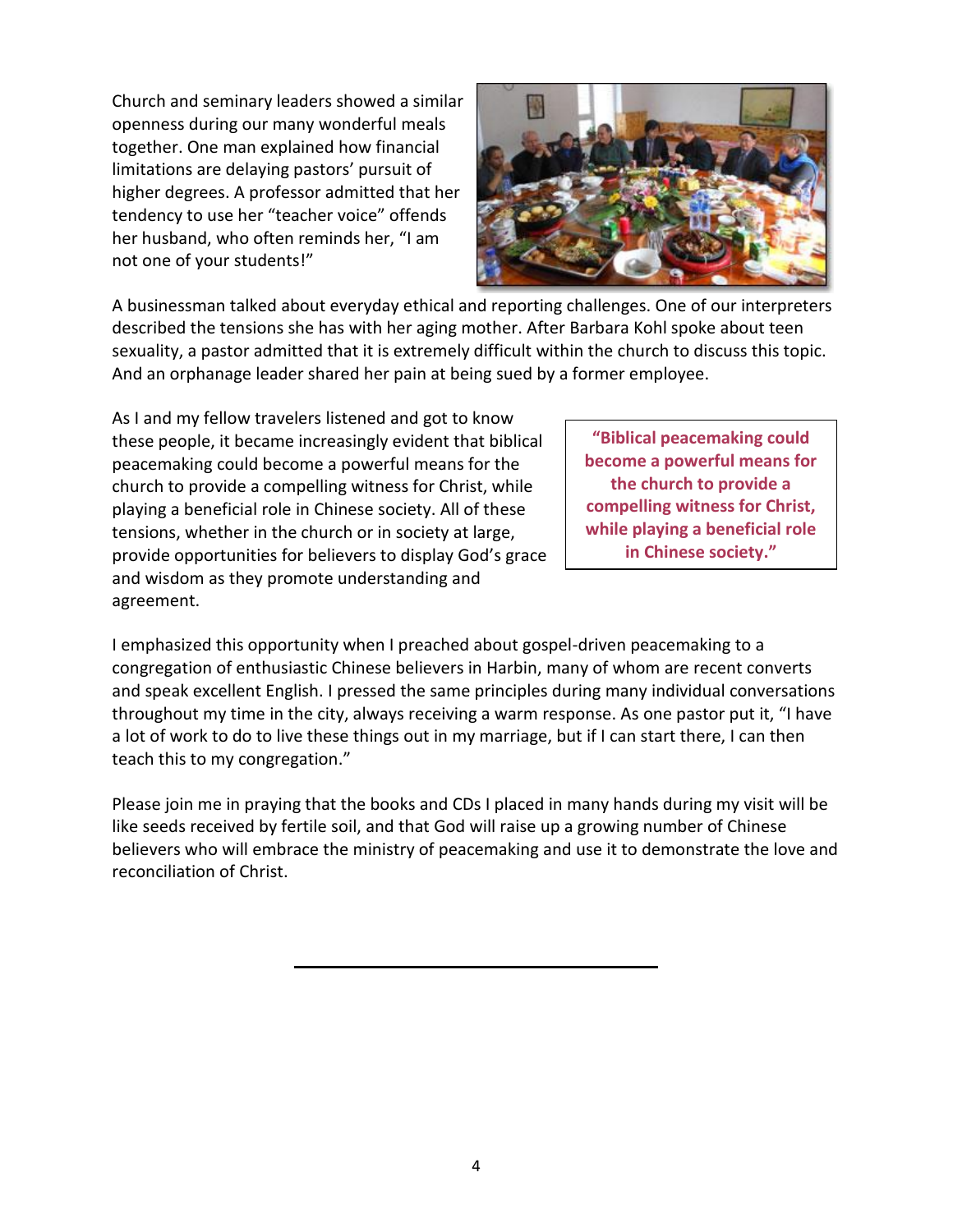#### **One Child, New Family**

After two days in Harbin, we were driven to a seminary and retreat center 80 miles away to give a series of lectures. We were at exactly the same latitude as my home in Montana, so I was not surprised to wake the first morning to a dusting of snow on the surrounding mountains.

During our time there, I had some fascinating discussions about some of the implications of China's "one-child" policy. This policy, which was implemented in 1978, restricts married, urban couples to having only one child, while it allows various exemptions, including rural couples, ethnic minorities, and parents who have no siblings. It applies to approximately 36% of China's population.



Controversial both inside and outside China, the policy has

triggered many studies and debates, which I will not get into. Instead I'll focus on three issues that could have direct implications for the church in China, some with peacemaking considerations.

First, children born under this policy have no brothers and sisters, and hence no nephews or nieces. If both of their parents are only children, this child will also have no uncles, aunts, or cousins. One pastor pointed out that this hugely diminishes the extended family, especially in an Asian culture that has historically fostered large extended families.

As another member of our group pointed out, this limitation can deprive people of much of the love, advice, support, and security that is normally available through family networks. (The older I get, the more I treasure my own brother and sister, their spouses, and my nephews and nieces!) One can only imagine how this loss could impact individuals' daily lives, especially at times of celebration, illness, crisis, or death.

But we all agreed that this loss also presents an opportunity—the opportunity for the church to live up to its calling to be *family*. To provide the love, the counsel, the support, the sharing of tears, joys, and comfort we all need to get through life's challenges and tragedies. I'm praying that the Lord will use the fallout from this policy to draw many people into the family of God.

**"This loss also presents an opportunity—the opportunity for the church to live up to its calling to be family."**

A second issue stemming from the one-child policy was described to me by the phrase "*littleemperor syndrome*." This describes a concern that only children will be over-indulged by their parents, deprived of normal give-and-take engagement with siblings, and therefore ill-equipped to deal with the competition and tensions of the workplace and other adult settings.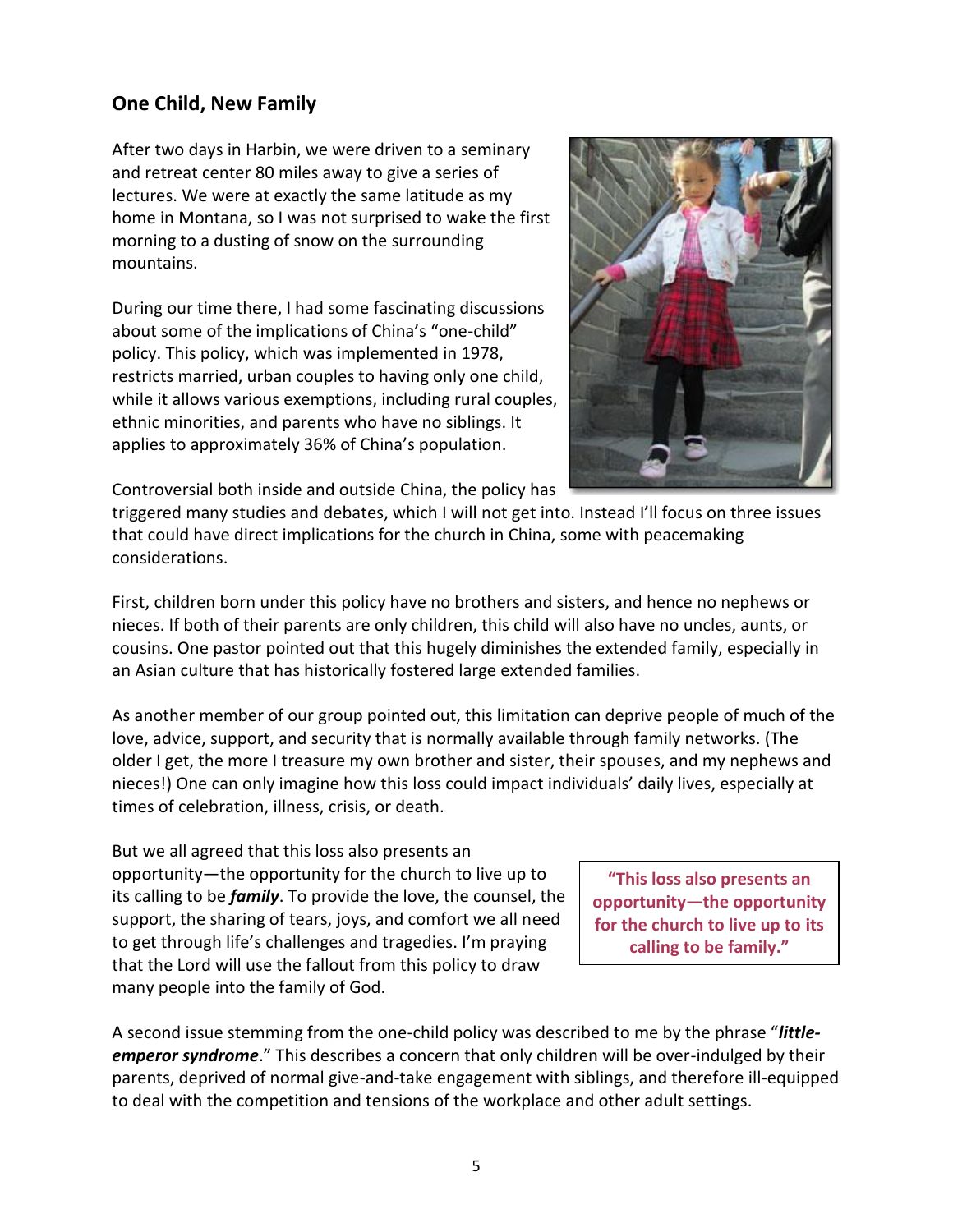As I discussed this issue with some of the pastors, it became evident that it too presents an opportunity for the church to fill an important need. In addition to drawing single children into healthy group interaction, churches can teach them peacemaking skills that would prepare them to deal constructively with the conflicts they will experience as they move outside their family into adult life and marriage. (I married a single child, and Corlette would agree that not having a brother left her a bit unprepared to deal with her sometimes exasperating husband!)

A third issue is looming on the horizon: caring for the elderly. As a result of the one-child policy (and the tendency to favor male babies over female), China will soon have 30 million more men than women. That translates into 30 million bachelors who will eventually be expected to care for their two parents, and sometimes their four grandparents. This challenge is commonly referred to as the "*4-2-1 Problem*." Having seen how taxing it was for Corlette and me to care for our parents in their later years, even though we had support from each other and from my siblings, I can only imagine the pressure these millions of Chinese bachelors are going to feel in the years ahead.



But here again our group saw an opportunity for the church to step in and be family … and, in some cases, to

do peacemaking. As parental needs increase and hard decisions are being made, the church can come alongside these men and their parents and provide the encouragement, support, and counsel to help them resolve conflicts and maintain healthy relationships through this difficult time of life. This adds fuel to our desire to move forward as quickly as possible on translations of our resources.

As you can see, there are vital ways that God can use the growing church in China to address societal conflict and needs. When the church lives up to its calling to be salt and light, and a true family of brothers and sisters, countless people can be drawn in to experience the love of Christ.

As I and my fellow travelers listened and got to know these people, it became increasingly evident that biblical peacemaking could become a powerful means for the church to provide a compelling witness for Christ, while playing a beneficial role in Chinese society. All of these tensions, whether in the church or in society at large, provide opportunities for believers to display God's grace and wisdom as they promote understanding and agreement.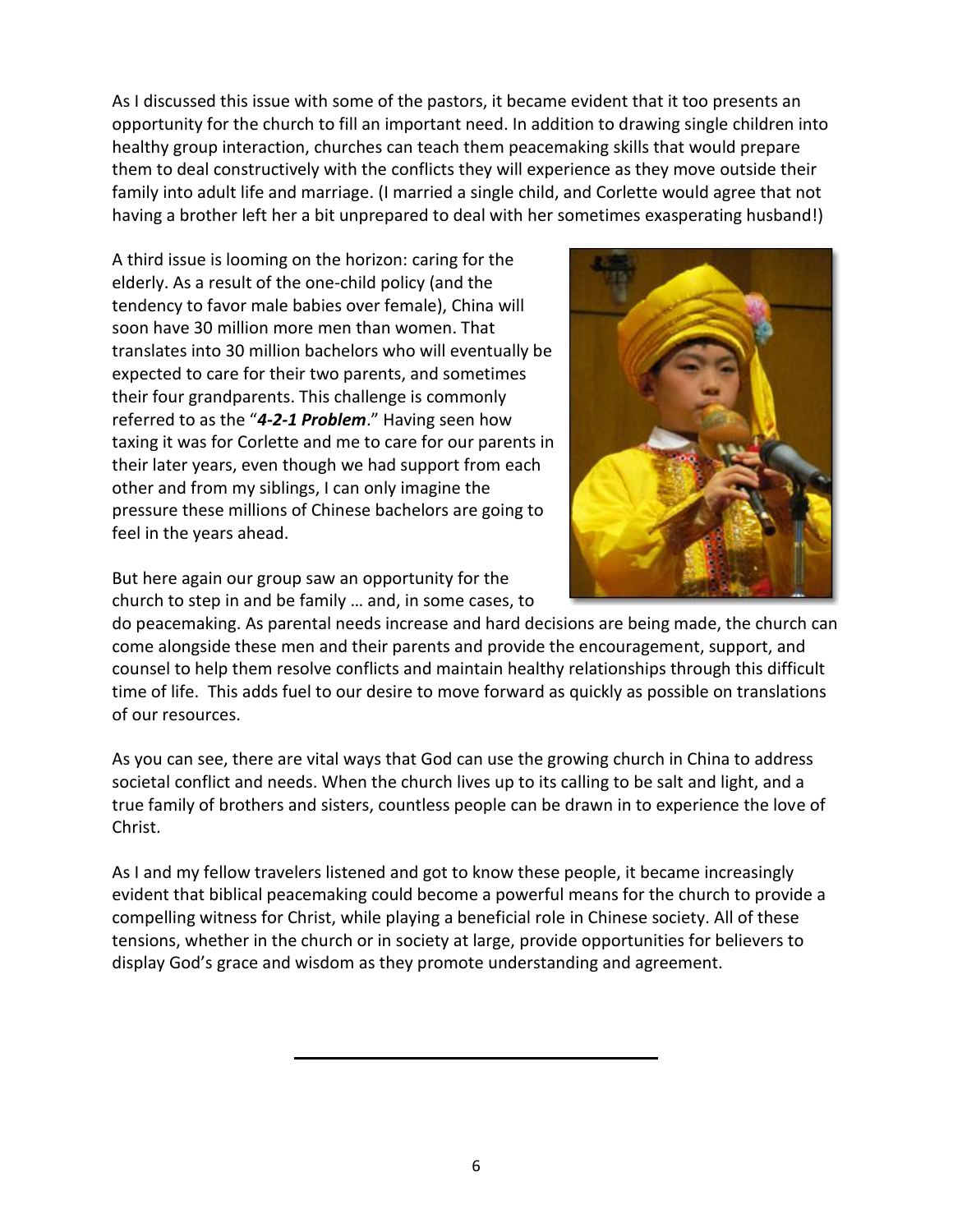### **Teaching in a Shame/Honor Society**

During our three days at the retreat center near Harbin, the weather stayed brisk, but the relationships were warm and memorable. Members of our tour group had the privilege of teaching and engaging 200 pastors, church workers, and seminary students.

Manfred enlightened the group about stewardship and leadership issues. His wife, Barbara, taught on teen sexuality (a topic rarely discussed in Asian societies). Reuben, the engaging president of a 3,000-student seminary in South Africa, taught about ministry to children. And I taught—yes, you guessed it—about peacemaking.

It's hard enough to keep students' attention when you speak their language. When half of what they hear (while waiting for the interpreter) is gibberish, their minds are even more prone to wander. But like students I've met all over the world, they're suddenly alert if the teacher says, "Let me tell you about a conflict I had with my wife a few days ago." We all love stories. We especially love stories that we can relate to.



I was told that teachers and pastors in China rarely tell stories about their own weaknesses and failures (which is typical in a shame/honor society). Therefore I was careful about the stories I used. For instance, most churches in China are led by a senior pastor whose word is law, so I realized that stories about church cliques and splits would be irrelevant.

But oh, did they relate to the stories I told about marriage, children, extended family, and the workplace! At first they looked shocked that I was sharing behavior in my life that is shameful (like backing my wife into the corner with my lawyering skills, or arguing with my father, or apologizing to a coworker for a problem I've caused). But the shocked looks soon gave way to smiles, then laughter, and in some cases tears.

The biggest smiles and strongest nodding of heads took place as I described how the gospel is the key to resolving all of these conflicts. I taught them that when we remember what God has done for us in Christ, how he has paid for and washed away our sins, how he wants to fill us with his Spirit and open our minds to understand and obey his Word, there is no limit to how he can use us to rebuild broken relationships and be channels of his peace.

**"When we remember what God has done for us in Christ… there is no limit to how he can use us to rebuild broken relationships and be channels of his peace."**

Between teaching sessions, I had many opportunities to discuss the application of these principles. One pastor told me how older Chinese people find it difficult to confront others, since doing so is viewed as disrupting harmony (which is contrary to Confucian teaching). But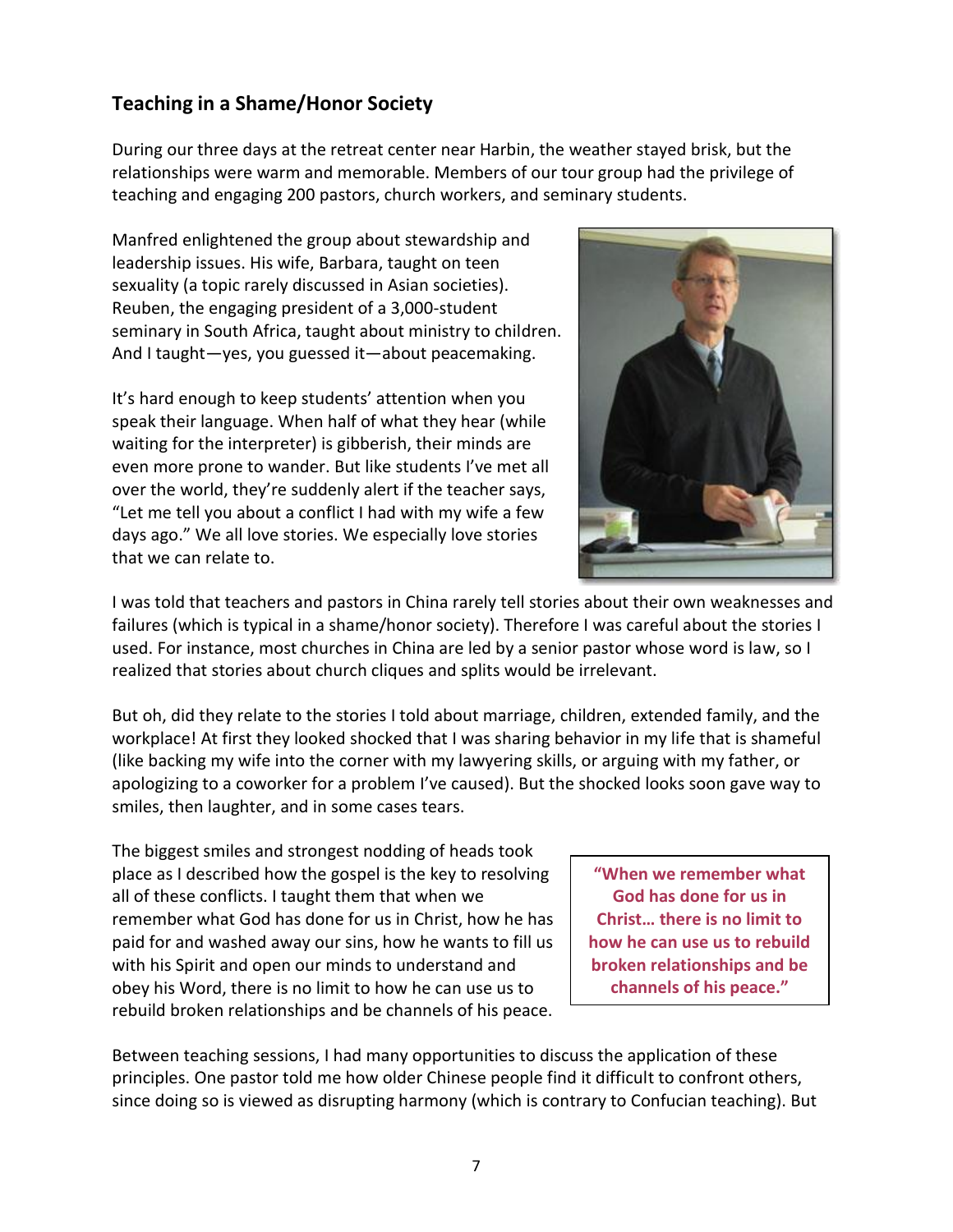younger people are more willing to engage in frank conversations … which of course offends their elders, adding to generational tensions.

Other conversations focused on marriage. Chinese women are traditionally submissive to their husbands, who sometimes rule their homes with a heavy hand (one of the reasons that spousal violence is a problem in some parts of the country). But as more women are gaining higher education and earning power, some of them are defying these norms, resisting their husband's control, and sometimes leaving their marriages through divorce.

Some people talked to me about conflict in the workplace. As Christians find opportunities to start their own businesses, they often run into major conflicts. Lawsuits by disgruntled employees, ethical pressures related to regulations and *Guanxi* (favoritism and debts of honor), and the tensions of a highly competitive business environment drain many entrepreneurs of their enthusiasm.

Although I was able to point people to many relevant biblical principles, I was constantly mindful that these principles will often be practiced differently in a shame/honor society than they will in a guilt/innocence culture like the U.S. (For more information on these cultural distinctions, see Roland Muller's excellent book, *The Messenger, the Message and the*  Community, 2<sup>nd</sup> Ed. 2010.)

I learned that Chinese people are inclined to avoid shame and protect honor … both for themselves and others in their families or communities. This inclination has many benefits; in fact, I couldn't help but wish that Americans had a stronger sense of shame for ungodly conduct (such as sexual promiscuity or selfabsorption), had more respect for our elders and leaders, and were slower to confront others.



But our hosts acknowledged that their culture makes people reluctant to admit their own wrongs or talk

candidly about personal offenses. As a result, conflicts are often driven underground, triggering gossip and slander. In other cases personal shame is avoided by blaming others. And some conflicts fester for years before exploding in outright violence.

Such dynamics are certainly not confined to China! They occur in any culture. But all of the believers I talked with agreed that the Chinese church has a God-given calling to play a much greater role in teaching biblical ways to deal with conflict.

As God opens more doors for us to serve in China, we have a lot to learn about these dynamics. Even so, I am greatly encouraged that just as sin and conflict are trans-cultural, so is the gospel of Christ and the Word of God. I am excited to return to China soon and grow in my understanding of how God calls us all to be channels of his peace.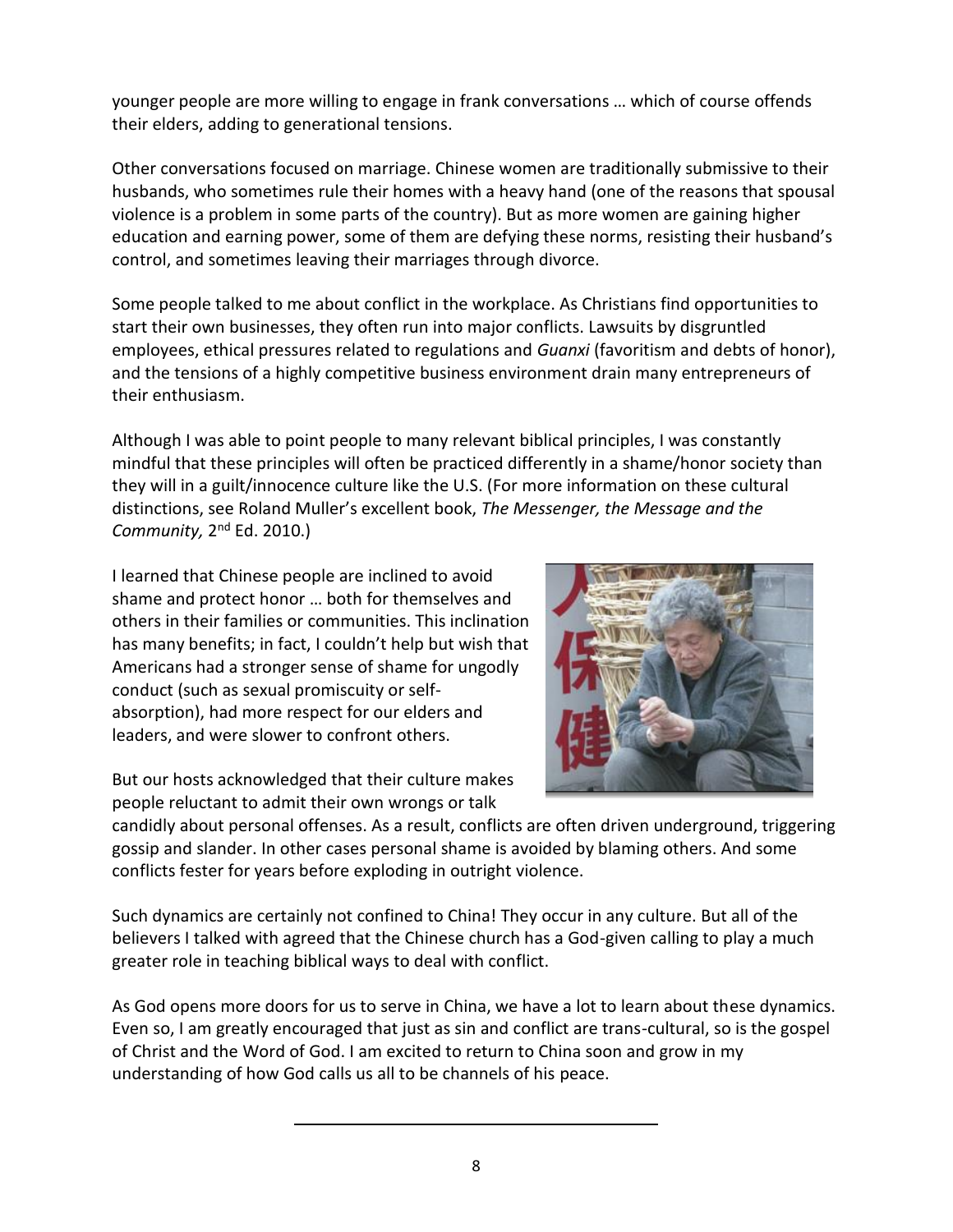## **The Glory of God in Peacemaking**

It was hard for me to leave our new friends in Harbin. They had bent over backwards to make our stay as comfortable as possible, and they had opened their hearts and lives to us so we could learn more about the challenges and opportunities they face. We parted with many kind gifts and an invitation to return as soon as possible.

Our little group boarded an overnight train to Shenyang. To my immense relief, the sleeping bunks were just long enough for my 6'4" frame. The clickity-clack of the wheels soon put me to sleep, and six hours later I woke in the railway station in Shenyang, China's fifth largest city, 6.5 million people. Here again we were greeted warmly by a delegation from a regional seminary

and whisked off to a busy day of friendly meals and fascinating meetings.

The existing seminary in Shenyang is in the middle of the city and can house only 200 students. Thanks to the gifts of 15 Chinese businessmen, a brand new campus is being built on a hill overlooking the city.

The new dormitory will house up to 1,000 students, and some classrooms will seat up to 350. (Finding sufficient well-trained faculty will be a challenge, however.) The leadership's affection



and respect for Manfred was manifested in their urging him to select his own office in their new faculty building. He declined the spacious corner office they offered, but in the room next door, he wrote his name on the unpainted wall, much to the delight of our hosts.

After touring the campus, we were invited to visit a building that houses a 24/7 prayer ministry. Each day a different church in Shenyang sends a busload of members to the center. Those believers spend the next 24 hours lifting up prayer needs of the seminary, local and regional churches, and the church around the world. Flags of every nation adorn the walls of the prayer room. I was moved to see the American flag among them, and was deeply moved to learn that the church in the U.S. is often the object of their prayers.

After singing and praying with the prayer warriors for a season, we were escorted to another building where we had the opportunity to share our testimonies with a group of 100 Christian businessmen, pastors, and students who came to the campus especially to meet us. Over lunch I had the opportunity to talk with several of the businessmen and learn of their strong interest in applying Christian ethics and biblical peacemaking in their businesses.

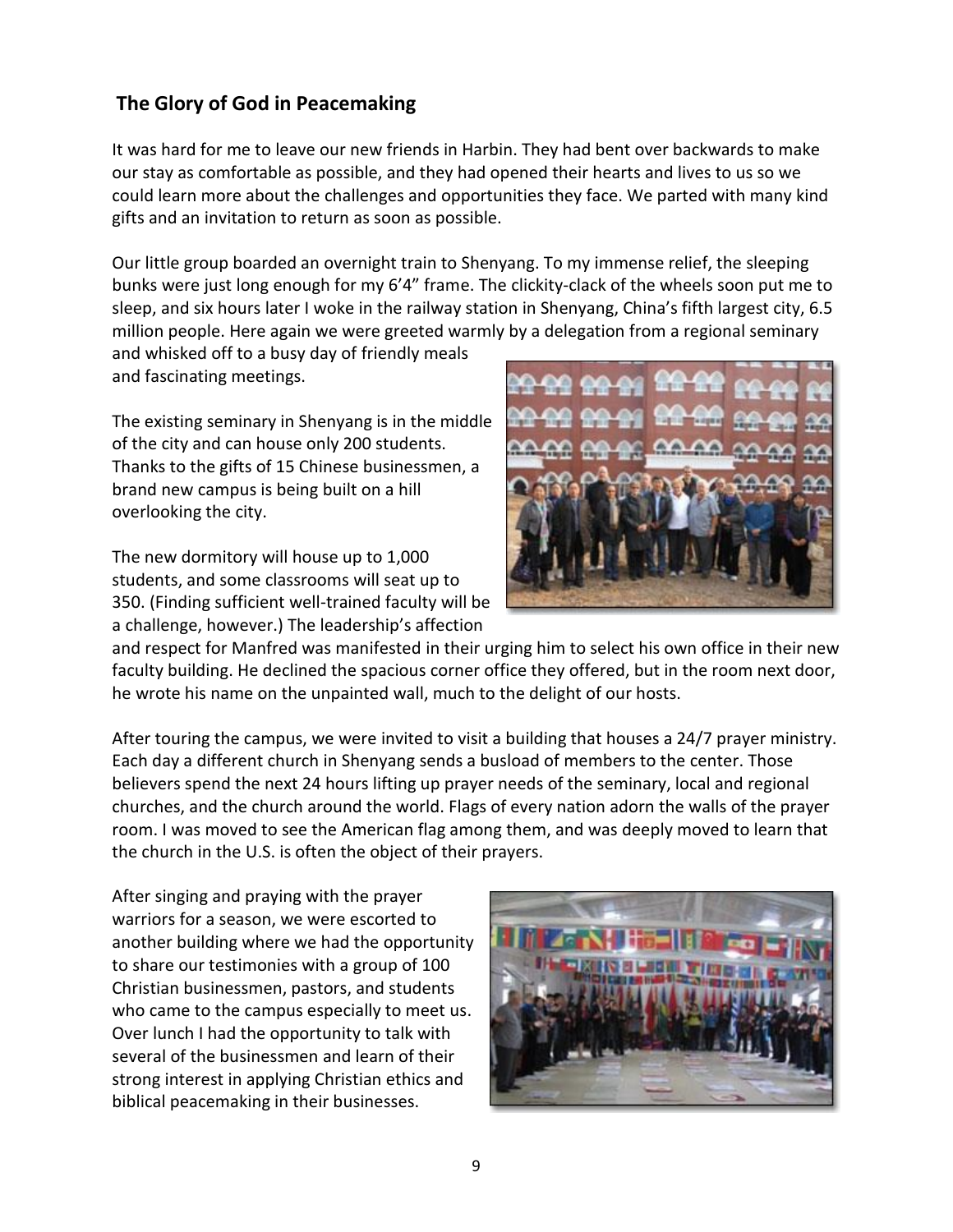One man who owns a new information technology firm was especially excited about our ministry's new resources for the workplace, and told me that he wants to work with us to promote peacemaking in China. He later approached me as we were leaving campus and earnestly said, "I'm really serious about wanting to work with you. Christian businessmen truly need what you can teach us."

After lunch we drove back into Shenyang to the existing seminary, where Manfred, Barbara, Reuben, and I had the opportunity to speak to the entire faculty and student body. When my time to speak came, I asked the quiet and respectful students to break into teams of two or three and quickly write down five examples of conflict in the Bible. These young people knew Scripture and were every bit as competitive as Americans, so when I said "Go," the room erupted with discussion. Within minutes the scribes of each team were leaping to their feet to show they had compiled their list. We then went around the room sharing some of the examples each group had identified.

Having made the point that conflict has been part of the human experience since the Garden of Eden, the students were engaged during my brief overview of some basic principles of peacemaking. Referring to Exodus 34:6-7, 1 Corinthians 10:31-11:1, and 2 Corinthians 3:18 and 4:6, I stressed that when God allows his people to be involved in conflict, he is giving us the opportunity to shine with his peacemaking glory.

I had their full attention as I illustrated this point by telling how God brought my own father to faith, in part through the many stories I told my dad about reconciliations he had deemed impossible, based on his 25 years as a trial judge. Since many of these teachers and students have loved ones and friends who do not yet know Jesus, the possibility of the reconciling power of Christ being a witness for the gospel seemed to hit a nerve with them. The group applauded when I promised to send a supply of Mandarin translations of *The Peacemaker* for their library.

The next morning I was on a plane for the U.S., thanking God for such a productive trip, reflecting on all I had learned, and planning next steps. One conversation after another had made it clear that peacemaking could play a major role in strengthening and advancing the church in China. It is equally clear that an effective way for Peacemaker Ministries to serve our brothers and sisters

**"One conversation after another had made it clear that peacemaking could play a major role in strengthening and advancing the church in China."**

there is to help Christian leaders develop a fully and uniquely Chinese method of doing the ministry of peacemaking. Just before boarding my plane I received an invitation to return in December to Shanghai, where I can pursue that goal.

Please pray that God will show us exactly how he wants us to serve the growing church in a country that has the potential to impact the entire world, not only through its economic power but also and more importantly through its ability to spread the gospel of Christ.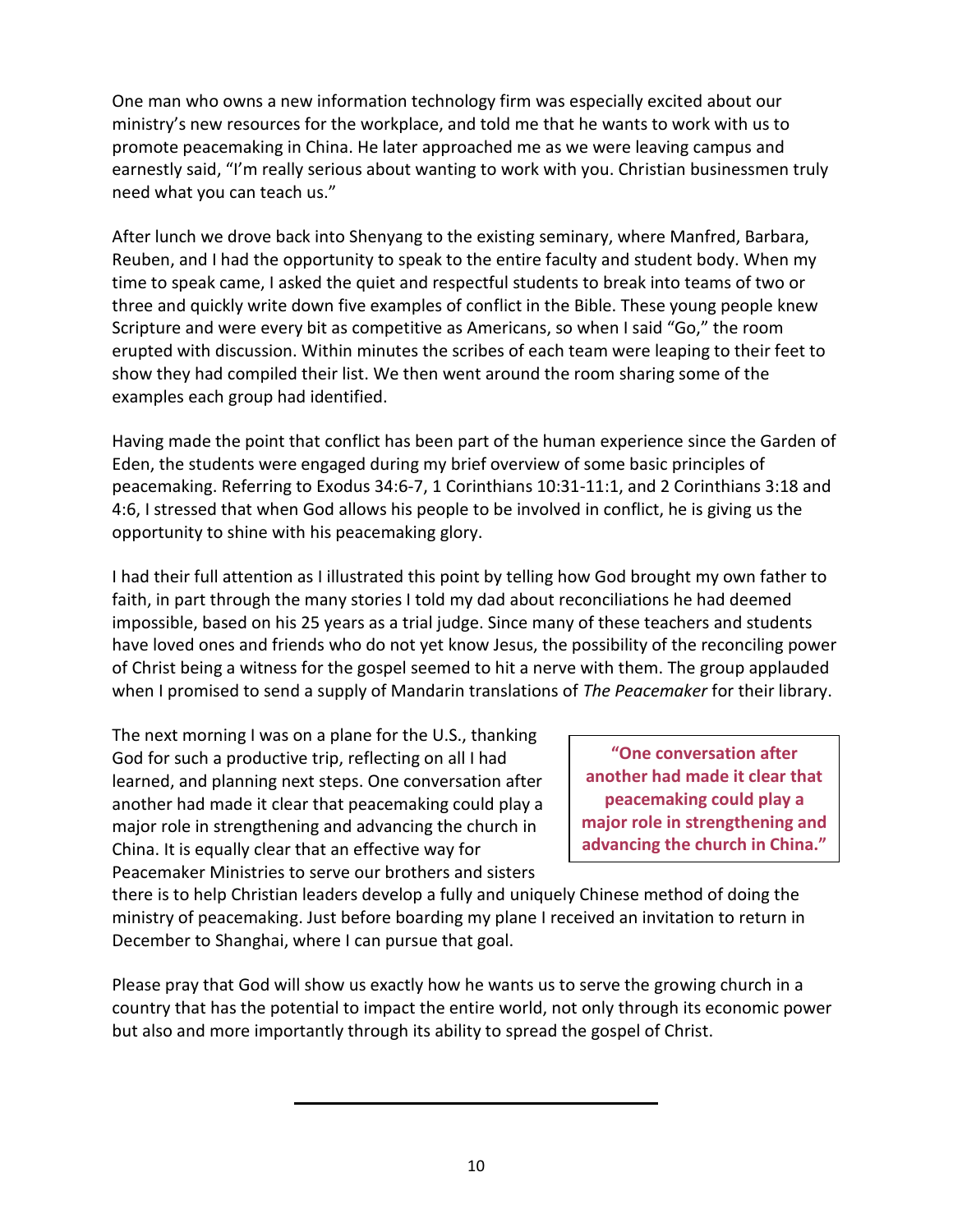### **Back Again to China**

Just before I left Beijing in October, I received an invitation to return to China six weeks later to attend a special conference on theological education. Eager to build on the relationships I'd made on my first trip, I flew into Shanghai on the December 5, 2011.

The conference was attended by forty leaders from China's twenty-one officially-recognized seminaries. I was included as a special guest of Overseas Council Ambassador Manfred Kohl, who has a personal relationship with nearly all of these seminaries.

We were invited to attend a special dinner with four top leaders in the China Christian Council (CCC), which oversees all ministry and training activities for the official church. In addition to enjoying a feast of exotic dishes, we had a candid discussion about the challenges and opportunities faced by churches in both China and the U.S.



Most of China's official seminaries have been in existence for less than twenty years, so they are on a steep learning curve. They have no standardized curricula, and the quality of faculty, programs, and graduates varies from school to school, many of which are equivalent to an American Bible college. Speakers covered a variety of topics, including biblical foundations, spiritual formation, faculty development, theological research, Christian ethics, advanced degree programs, opposing heresy, impacting society's conscience, and mentoring future church leaders.

Each talk triggered spirited yet respectful comments and questions. I was told that because of their shame-honor culture, Chinese educators enjoy rigorous discussion but shy away from open debate, which might seem to be disrespectful—in contrast to many American seminaries! There was broad agreement among these leaders that they have a great deal of work ahead of them to meet the educational needs of the rapidly growing church in China, but I sensed both the commitment and energy needed for such advances.

When I was invited to address the group, I described how equipping pastors to teach and model biblical peacemaking can strengthen an entire congregation's ability to live out the gospel and lead others to Christ. At the end of my talk I mentioned that I'd brought each seminary a set of resources that included Mandarin translations of *The Peacemaker* and our Bachelor of Arts curriculum, *Conflict and Reconciliation,* which we developed specifically for seminaries. Interest in the material was vividly illustrated at the end of our session by the rush to the resource table at the back of the room—every set was gone within thirty seconds.